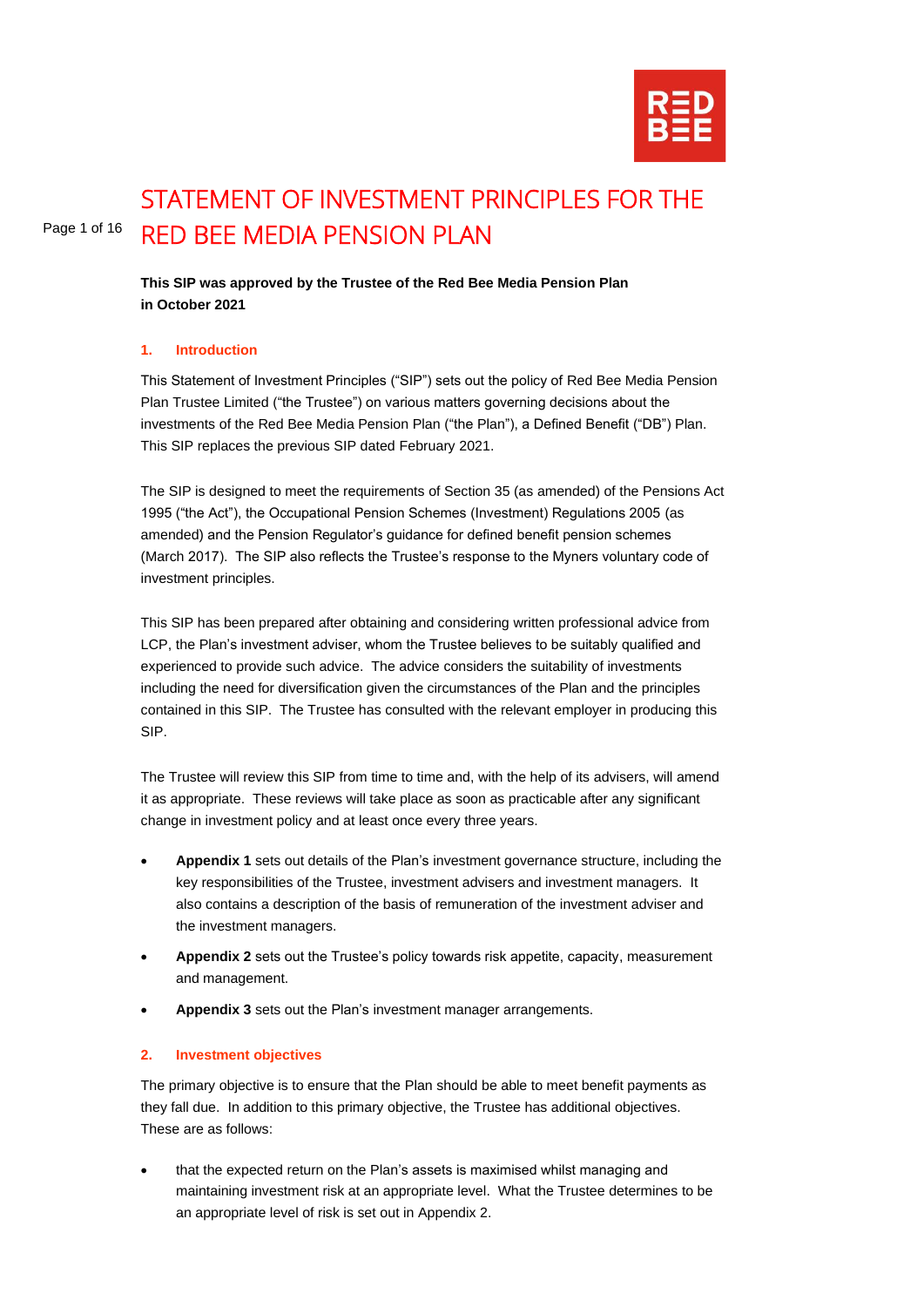• that the Plan should be fully funded on a Technical Provisions basis by 31 December 2030, per the recovery plan dated 30 September 2019 (ie the asset value should be at least that of its liabilities on this basis). The Trustee is aware that there are various measures of funding, and has given due weight to those considered most relevant to the Plan.

#### **3. Investment strategy**

Page 2 of 16

The Trustee has made a number of changes to the Scheme's investment strategy and underlying asset managers over the past few years, based on advice from their investment adviser and in consultation with the employer, considering the objectives described in Section 2 above. The Trustee expects to undertake a formal review of the strategy at least once every three years, but in practice they evaluate potential new investment opportunities more frequently, which may lead to change.

The result of the last review in December 2020 was that the Trustee agreed changes to the investment strategy of the Plan resulting in the strategic allocations below.

| <b>Asset class</b>             | <b>Strategic allocation</b> |
|--------------------------------|-----------------------------|
| LDI (inc Liquidity)            | 44%                         |
| Short duration corporate bonds | 15%                         |
| UK Property                    | 6%                          |
| Infrastructure                 | 10%                         |
| Diversified Growth             | 7%                          |
| Equities                       | 18%                         |
| Total                          | 100%                        |
|                                |                             |

The Trustee targets interest rate and inflation hedging levels broadly equal to the Plan's funding level on a Technical Provisions basis at any point in time.

There is no formal rebalancing policy. The Trustee monitors the asset allocation from time to time. If material deviations from the strategic allocation occur the Trustee will consider with its advisers whether it is appropriate to rebalance the assets, considering factors such as market conditions and anticipated future cash flows. The Trustee will use any net cashflows (contributions or disinvestments for benefit payments) to rebalance the portfolio.

Over the longer term, the Trustee will seek to de-risk the investment strategy further and target a higher allocation to lower risk assets as the Plan matures.

#### **4. Considerations in setting the investment arrangements**

When deciding how to invest the Plan's assets, the Trustee considers several risks, including, but not limited to, those set out in Appendix 2. Some of these risks are more quantifiable than others, but the Trustee has tried to allow for the relative importance and magnitude of each risk.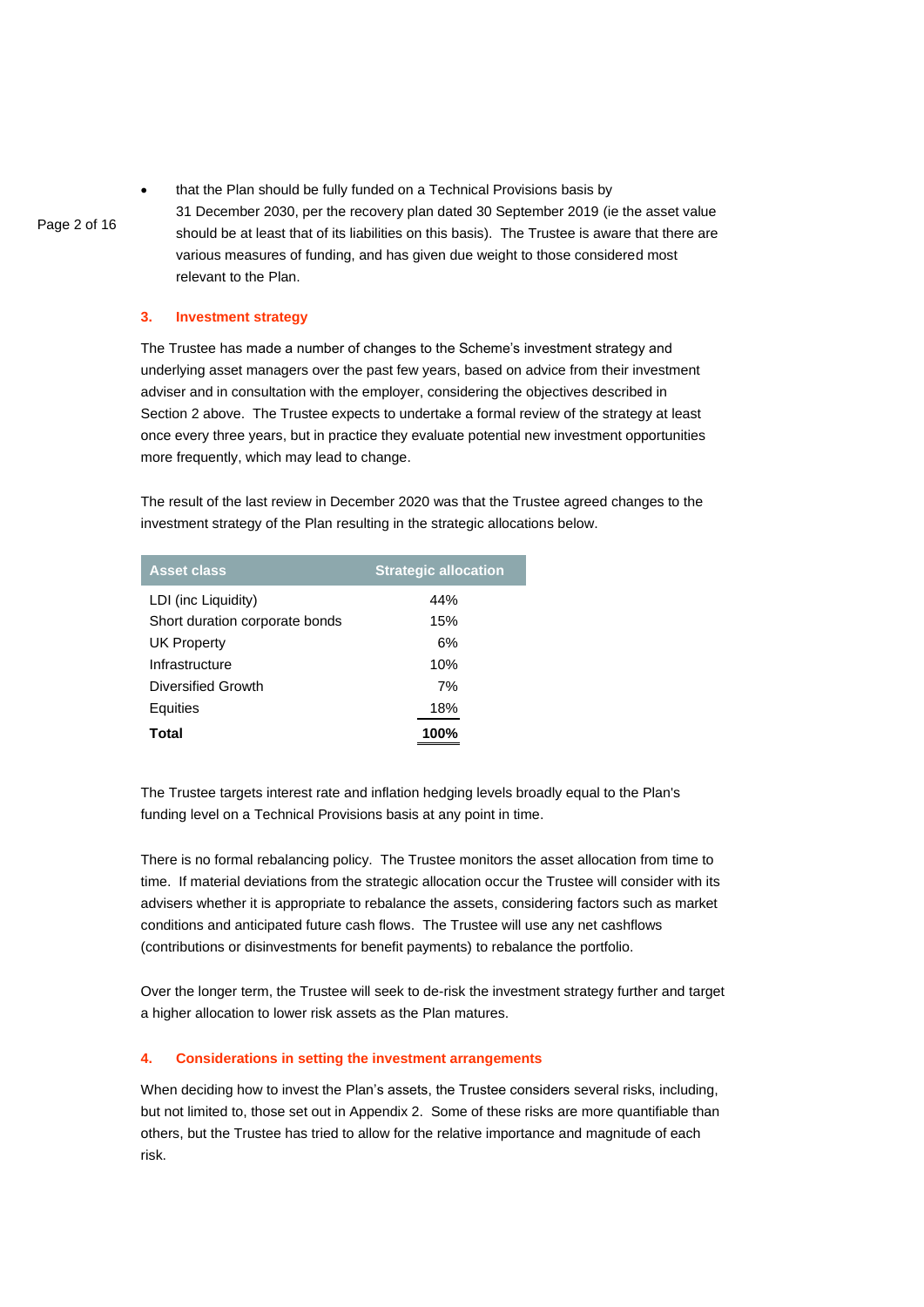Page 3 of 16 The Trustee considered a wide range of asset classes for investment, taking account of the expected returns and key individual risks associated with those asset classes as well as how these risks can be mitigated where appropriate.

> The key financial assumptions made by the Trustee in determining the investment arrangements are as set out below. Each is expressed as a long term expected return over gilts, as at 30 June 2021:

- UK equities: 4.8% pa
- Overseas equities (unhedged): 4.8% pa
- Overseas equities (hedged): 4.7% pa
- Emerging market equities: 5.8% pa
- Diversified growth: 2.9% pa
- Infrastructure: 4.2% pa
- UK Property: 3.1% pa
- Short duration credit 1.0% pa
- Leveraged dynamic LDI: 0.7% pa

In setting the strategy the Trustee considered:

- the Plan's investment objectives, including the target return required to meet the Trustee's investment objectives;
- the Plan's cash flow requirements in order to meet benefit payments in the near to medium term;
- the best interests of all members and beneficiaries;
- the circumstances of the Plan, including the profile of the benefit cash flows (and the ability to meet these in the near to medium term), the funding level, and the strength of the employer covenant;
- the risks, rewards and suitability of a number of possible asset classes and investment strategies and whether the return expected for taking any given investment risk is considered sufficient given the risk being taken;
- the need for appropriate diversification between different asset classes to ensure that both the Plan's overall level of investment risk and the balance of individual asset risks are appropriate;
- any other considerations which the Trustee considers financially material over the time horizon that the Trustee considers is needed for the funding of future benefits by the investments of the Plan; and
- the Trustee's investment beliefs about how investment markets work, and which factors are most likely to impact investment outcomes.

The Trustee's key investment beliefs, which influenced the setting of the investment arrangements, are as follows: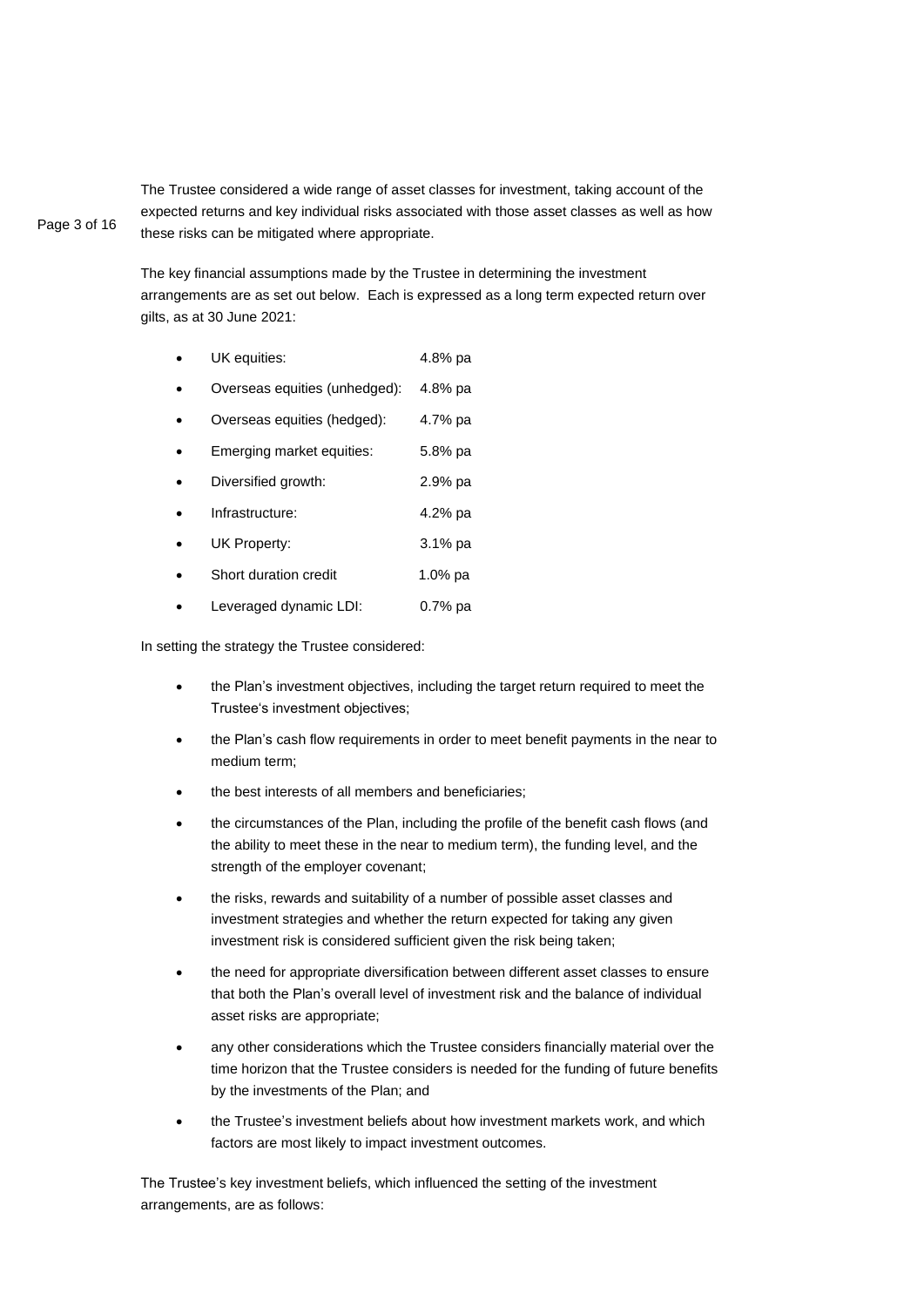asset allocation is the primary driver of long-term returns;

# risk-taking is necessary to achieve return, but not all risks are rewarded;

- equity, credit and illiquidity are the primary rewarded risks;
- risks that do not have an expected reward should generally be avoided, hedged or diversified;
- investment markets are not always efficient and there may be opportunities for good active managers to add value;
- environmental, social and governance (ESG) factors are likely to be one area of market inefficiency and so managers may be able to improve risk-adjusted returns by taking account of ESG factors;
- long-term environmental, social and economic sustainability is one factor that trustees should consider when making investment decisions; and
- costs have a significant impact on long-term performance and therefore obtaining value for money from the investments is important.

# **5. Implementation of the investment arrangements**

Before investing in any manner, the Trustee obtains and considers proper written advice from its investment adviser on the question of whether the investment is satisfactory, having regard to the need for suitable and appropriately diversified investments. Details of the investment managers are set out in Appendix 3.

The Trustee has signed agreements with the investment managers setting out in detail the terms on which the portfolios are to be managed. The investment managers' primary role is the day-to-day investment management of the Plan's investments.

The Trustee and investment managers to whom discretion has been delegated exercise their powers to giving effect to the principles in this Statement of Investment Principles, so far as is reasonably practicable.

The Trustee has limited influence over managers' investment practices because all the Plan's assets are held in pooled funds, but it encourages its managers to improve their practices where appropriate.

The Trustee's view is that the fees paid to the investment managers, and the possibility of their mandate being terminated, ensure they are incentivised to provide a high quality service that meets the stated objectives, guidelines and restrictions of the fund. However, in practice managers cannot fully align their strategy and decisions to the (potentially conflicting) policies of all their pooled fund investors in relation to strategy, long-term performance of debt/equity issuers, engagement and portfolio turnover.

It is the Trustee's responsibility to ensure that the managers' investment approaches are consistent with its policies before any new appointment, and to monitor and to consider terminating any existing arrangements that appear to be investing contrary to those policies. The Trustee expects investment managers, where appropriate, to make decisions based on

# Page 4 of 16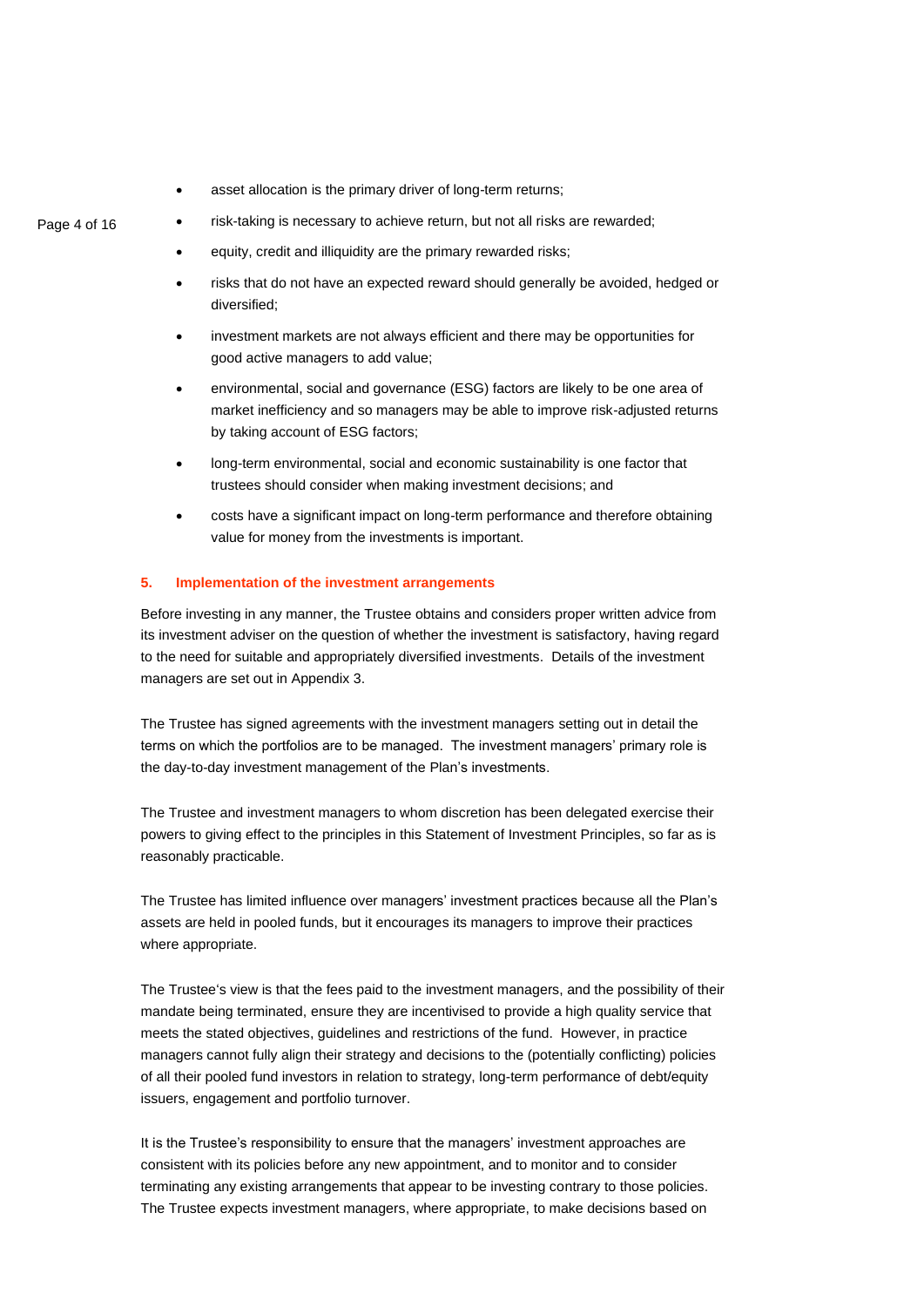assessments of the longer term financial and non-financial performance of debt/equity issuers, and to engage with issuers to improve their performance. It assesses this when selecting and monitoring managers.

The Trustee evaluates investment manager performance by considering performance over both shorter and longer-term periods as available. Except in closed-ended funds where the duration of the investment is determined by the fund's terms, the duration of a manager's appointment will depend on strategic considerations and the outlook for future performance. Generally, the Trustee would be unlikely to terminate a mandate on short-term performance grounds alone.

The Trustee's policy is to evaluate each of its investment managers by reference to the manager's individual performance as well the role it plays in helping the Plan meet its overall long-term objectives, taking account of risk, the need for diversification and liquidity. Each manager's remuneration, and the value for money it provides, is assessed in light of these considerations.

The Trustee recognises that portfolio turnover and associated transaction costs are a necessary part of investment management. Since the impact of these costs is reflected in performance figures used in our assessment of the investment managers, we do not explicitly monitor portfolio turnover. The Trustee expects its investment consultant to incorporate portfolio turnover and resulting transaction costs as appropriate in its advice on the Plan's investment mandates.

#### **6. Realisation of investments**

Page 5 of 16

The investment managers have discretion over the timing of realisation of investments of the Plan within the portfolios that they manage, and in considerations relating to the liquidity of investments.

When appropriate, the Trustee, on the administrators' recommendation, decides on the amount of cash required for benefit payments and other outgoings and informs the investment managers of any liquidity requirements. The Trustee's preference is for investments that are readily realisable but recognise that achieving a well-diversified portfolio may mean holding some investments that are less liquid (eg property). In general, the Trustee's policy is to use cash flows to rebalance the Plan's assets towards the strategic asset allocation.

#### **7. Financially material considerations and non-financial matters**

The Trustee has considered how environmental, social, governance ("ESG") and ethical factors should be taken into account in the selection, retention and realisation of investments, given the time horizon of the Plan and its members.

The Trustee expects its investment managers to take account of financially material considerations (including climate change and other ESG considerations). The Trustee seeks to appoint managers that have appropriate skills and processes to do this, and from time to time reviews how its managers are taking account of these issues in practice.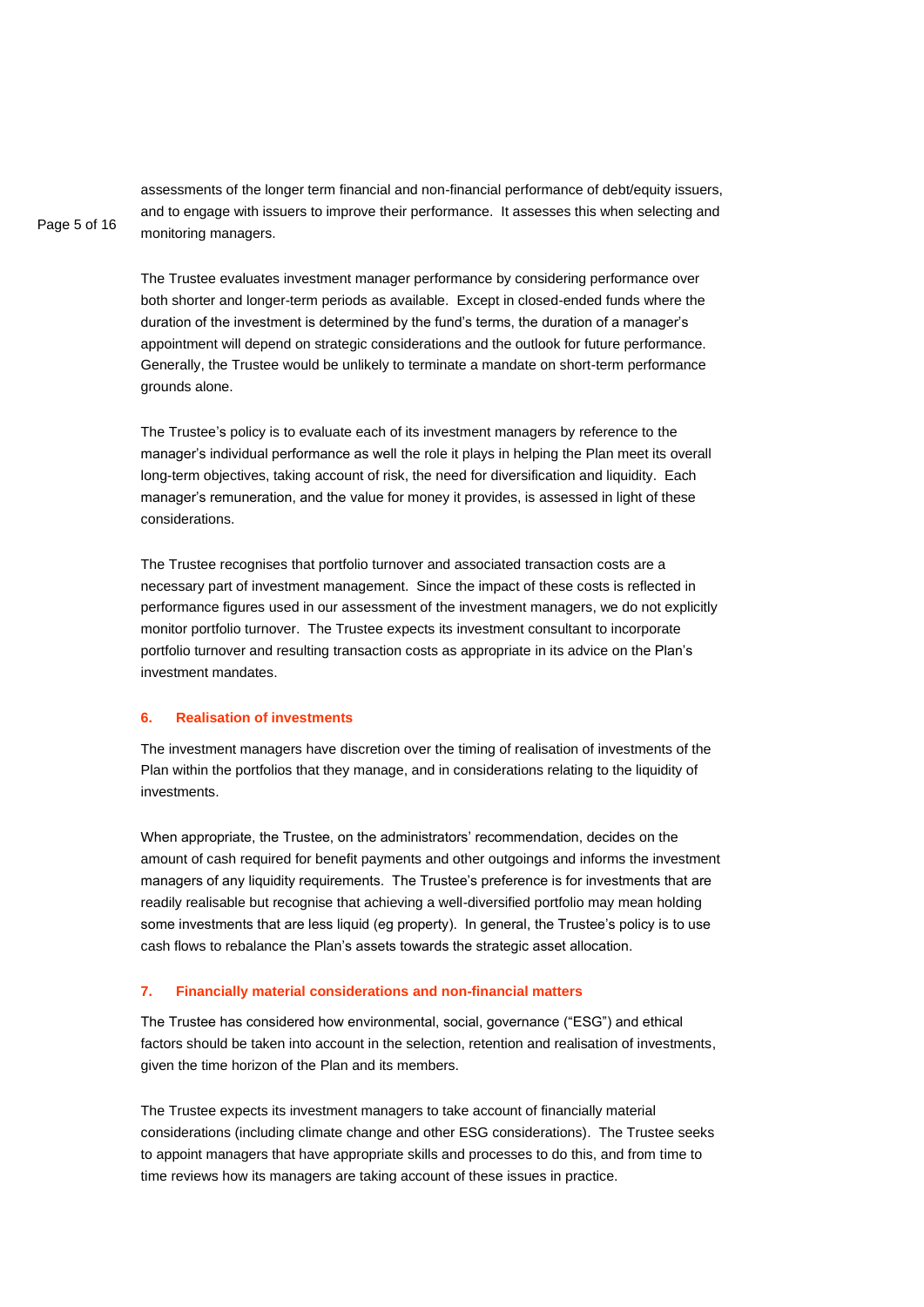Page 6 of 16 The Trustee has limited influence over managers' investment practices where assets are held in pooled funds, but it encourages its managers to improve their practices where appropriate.

> The Trustee does take into account any non-financial matters (ie matters relating to the ethical and other views of members and beneficiaries, rather than considerations of financial risk and return) in the selection, retention and realisation of investments.

### **8. Voting and engagement**

The Trustee recognises its responsibilities as owners of capital, and believes that good stewardship practices, including monitoring and engaging with investee companies, and exercising voting rights attaching to investments, protect and enhance the long-term value of investments. The Trustee has delegated to its investment managers the exercise of rights attaching to investments, including voting rights, and engagement with relevant persons such as issuers of debt and equity, stakeholders and other investors about relevant matters such as performance, strategy, capital structure, management of actual or potential conflicts of interest, risks and ESG considerations.

The Trustee does not monitor or engage directly with issuers or other holders of debt or equity, but it does engage with current and prospective investment managers, including on ESG and stewardship matters. It expects the investment managers to exercise ownership rights and undertake monitoring and engagement in line with the managers' general policies on stewardship, as provided to the Trustee from time to time, considering the long-term financial interests of the beneficiaries. The Trustee seeks to appoint managers that have strong stewardship policies and processes, reflecting where relevant the recommendations of the UK Stewardship Code issued by the Financial Reporting Council, and from time to time the Trustee reviews how these are implemented in practice.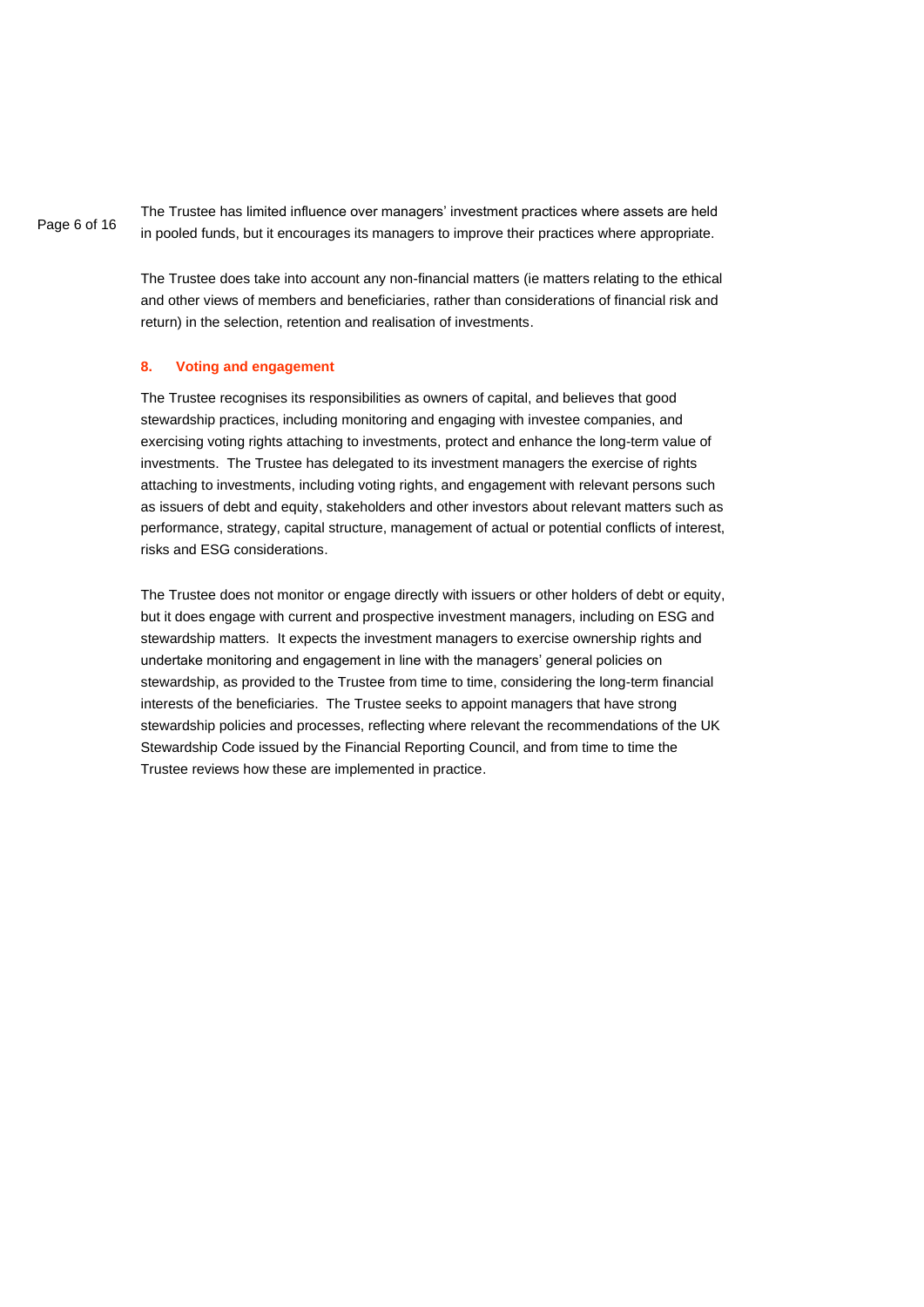# INVESTMENT GOVERNANCE, RESPONSIBILITIES, DECISION-MAKING AND FEES

The Trustee has decided on the following division of responsibilities and decision-making for the Plan. This division is based upon the Trustee' understanding of the various legal requirements placed upon it, and its view that the division of responsibility allows for efficient operation and governance of the Plan overall. The Trustee's investment powers are set out within the Plan's governing documentation.

#### **1. Trustee**

In broad terms, the Trustee is responsible in respect of investment matters for:

- developing a mutual understanding of investment and risk issues with the employer;
- setting the investment strategy, in consultation with the employer;
- formulating a policy in relation to financially material considerations, such as those relating to ESG considerations (including but not limited to climate change);
- setting a policy on the exercise of rights (including voting rights) and undertaking engagement activities in respect of the investments;
- setting the policy for rebalancing between asset classes;
- putting effective governance arrangements in place and documenting these arrangements in a suitable form;
- appointing, monitoring, reviewing and dismissing investment managers, investment advisers, actuary and other service providers;
- monitoring the exercise of the investment powers that they have delegated to the investment managers and monitoring compliance with Section 36 of the Act;
- communicating with members as appropriate on investment matters;
- reviewing the investment policy as part of any review of the investment strategy;
- reviewing the content of this SIP from time to time and modifying it if deemed appropriate; and
- consulting with the employer(s) when reviewing the SIP.

#### **2. Investment managers**

In broad terms, the investment managers will be responsible for:

- managing the portfolios of assets according to their stated objectives, and within the guidelines and restrictions set out in their respective investment manager agreements and/or other relevant governing documentation;
- taking account of financially material considerations (including climate change and other ESG considerations) as appropriate when managing the portfolios of assets;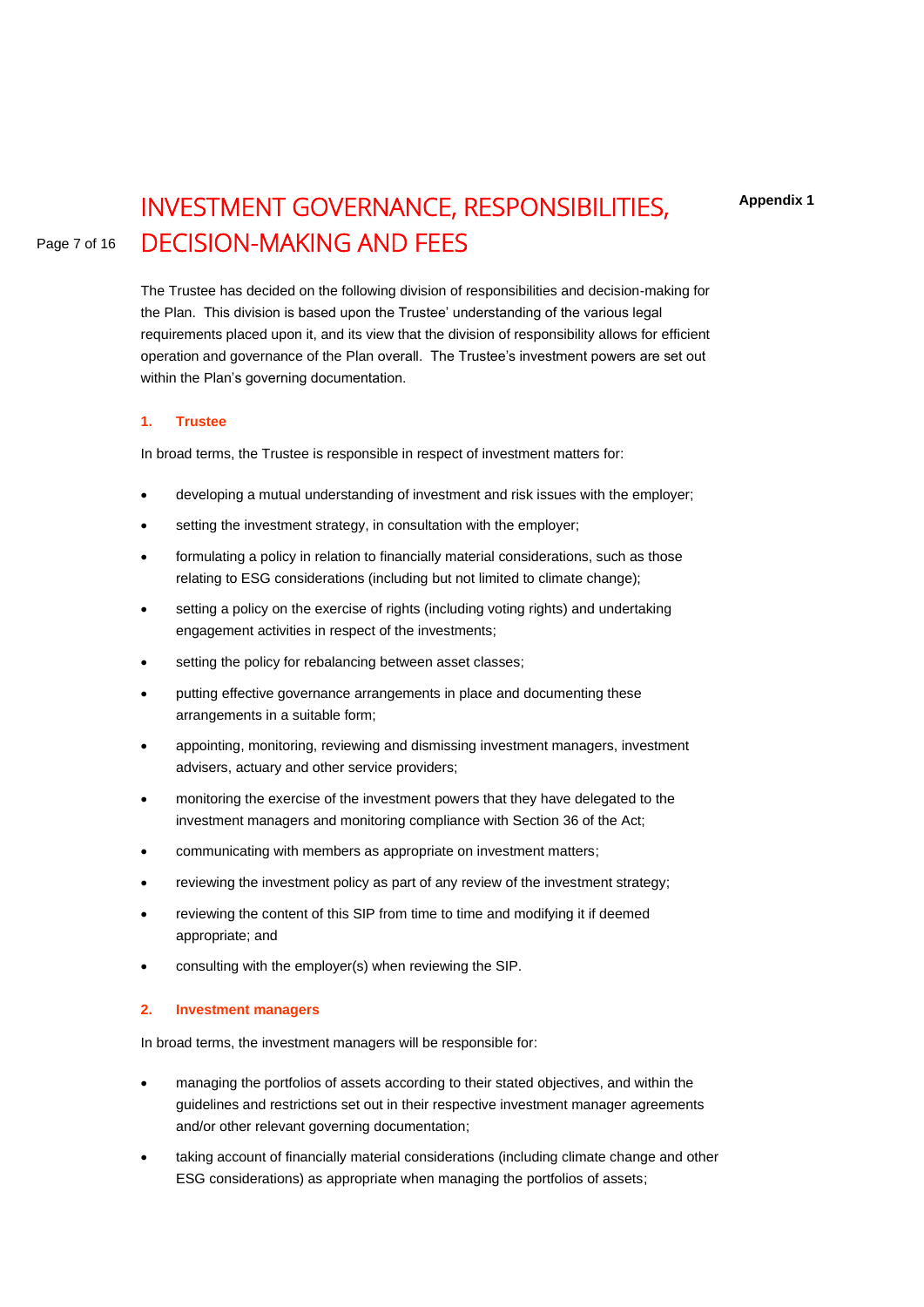**Appendix 1 (cont)** • exercising rights (including voting rights) attaching to investments and undertaking engagement activities in respect of investments;

Page 8 of 16

- providing the Trustee with regular information concerning the management and performance of their respective portfolios; and
- having regard to the provisions of Section 36 of the Act insofar as it is necessary to do so.

The custodians of the portfolios (whether there is a direct relationship between the custodian and the Trustee or not) are responsible for safe keeping of the assets and facilitating all transactions within the portfolios.

### **3. Investment adviser**

In broad terms, the investment adviser will be responsible, in respect of investment matters, as requested by the Trustee, for:

- advising on how material changes within the Plan's benefits, membership, and funding position may affect the manner in which the assets should be invested and the asset allocation policy;
- advising on the selection, and review, of the investment managers, incorporating its assessment of the nature and effectiveness of the managers' approaches to financially material considerations (including climate change and other ESG considerations); and
- participating with the Trustee in reviews of this SIP.

# **4. Fee structures**

The Trustee recognises that the provision of investment management and advisory services to the Plan results in a range of charges to be met, directly or indirectly, by deduction from the Plan's assets.

The Trustee has agreed Terms of Business with the Plan's investment advisers, under which work undertaken is charged for by an agreed fixed fee or on a "time-cost" basis.

The investment managers receive fees calculated by reference to the market value of assets under management and also in some cases a performance related fee. The fee rates are believed to be consistent with the managers' general terms for institutional clients and are considered by the Trustee to be reasonable when compared with those of other similar providers. See also Section 5 of the SIP.

The fee structure used in each case has been selected with regard to existing custom and practice, and the Trustee's view as to the most appropriate arrangements for the Plan. However, the Trustee will consider revising any given structure if and when it is considered appropriate to do so.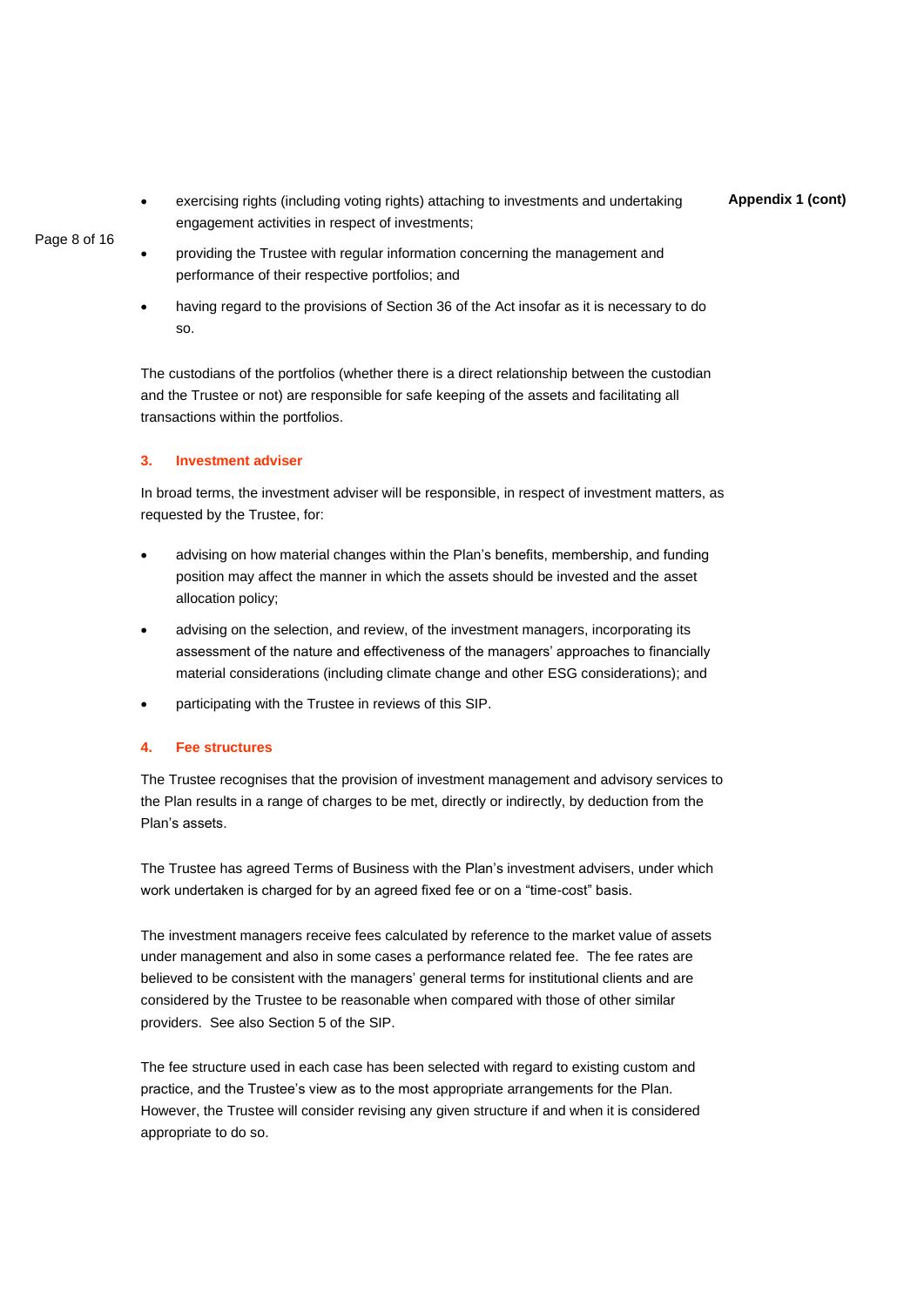#### **5. Performance assessment**

Page 9 of 16

The Trustee is satisfied, taking into account the external expertise available, that there are sufficient resources to support its investment responsibilities. The Trustee believes that it has sufficient expertise and appropriate training to carry out its role effectively.

It is the Trustee's policy to assess the performance of the Plan's investments, investment providers and professional advisers from time to time. See Section 5 of the SIP. The Trustee will also periodically assess the effectiveness of its decision-making and investment governance processes and will decide how this may then be reported to members.

#### **6. Working with the Plan's employer**

When reviewing matters regarding the Plan's investment arrangements, such as the SIP, the Trustee seeks to give due consideration to the employer's perspective. While the requirement to consult does not mean that the Trustee needs to reach agreement with the employer, the Trustee believes that better outcomes will generally be achieved if the Trustee and employer work together collaboratively.

#### **Appendix 1 (cont)**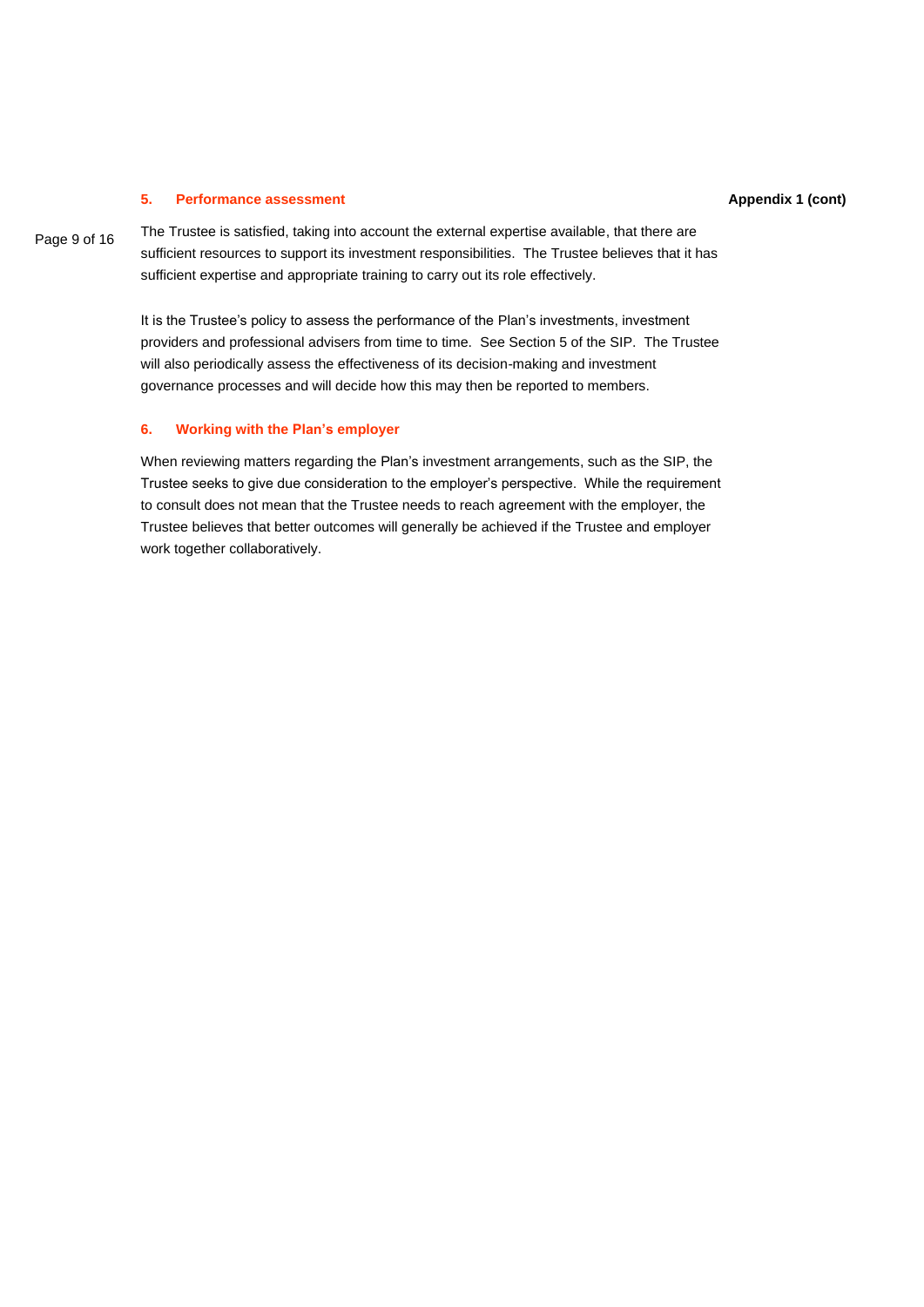# POLICY TOWARDS RISK

#### Page 10 of 16 **1. Risk appetite and risk capacity**

Risk appetite is a measure of how much risk the Trustee is willing to bear within the Plan in order to meet its investment objectives. Taking more risk is expected to mean that those objectives can be achieved more quickly, but it also means that there is a greater likelihood that the objectives are missed, in the absence of remedial action. Risk capacity is a measure of the extent to which the Trustee can tolerate deviation from its long term objectives before attainment of those objectives is seriously impaired. The Trustee aims is to strike the right balance between risk appetite and risk capacity.

When assessing the risk appetite and risk capacity, the Trustee considered a range of qualitative and quantitative factors, including:

- the strength of the employer's covenant and how this may change in the near/medium future;
- the agreed journey plan and employer contributions;
- the Plan's long-term and shorter-term funding targets;
- the Plan's liability profile, its interest rate and inflation sensitivities, and the extent to which these are hedged:
- the Plan's cash flow and target return requirements; and
- the level of expected return and expected level of risk (as measured by Value at Risk), now and as the strategy evolves.

As at 30 June 2021, the Plan's 1 year 95% Value at Risk was estimated to be around £16m<sup>1</sup>. This means that there is estimated to be a 1 in 20 chance that the Plan's funding position will worsen by £16m or more, compared to the expected position, over a one-year period. When deciding on the current investment strategy, the Trustee believed this level of risk to be appropriate given the Trustee's and employer's risk appetite and capacity, given the Plan's objectives.

#### **2. Approach to managing and monitoring investment risks**

The Trustee considers that there are several different types of investment risk that are important to manage and monitor. These include, but are not limited to:

#### **2.1. Risk of inadequate returns**

A key objective of the Trustee is that, over the long-term, the Plan should generate its target return so that it has adequate assets to meet its liabilities as they fall due. The Trustee therefore invests the assets of the Plan to produce a sufficient long-term return in excess of the liabilities. There is also a risk that the performance of the Plan's assets and liabilities diverges in certain financial and economic conditions in

 $1$  More details, including the underlying assumptions, available on request.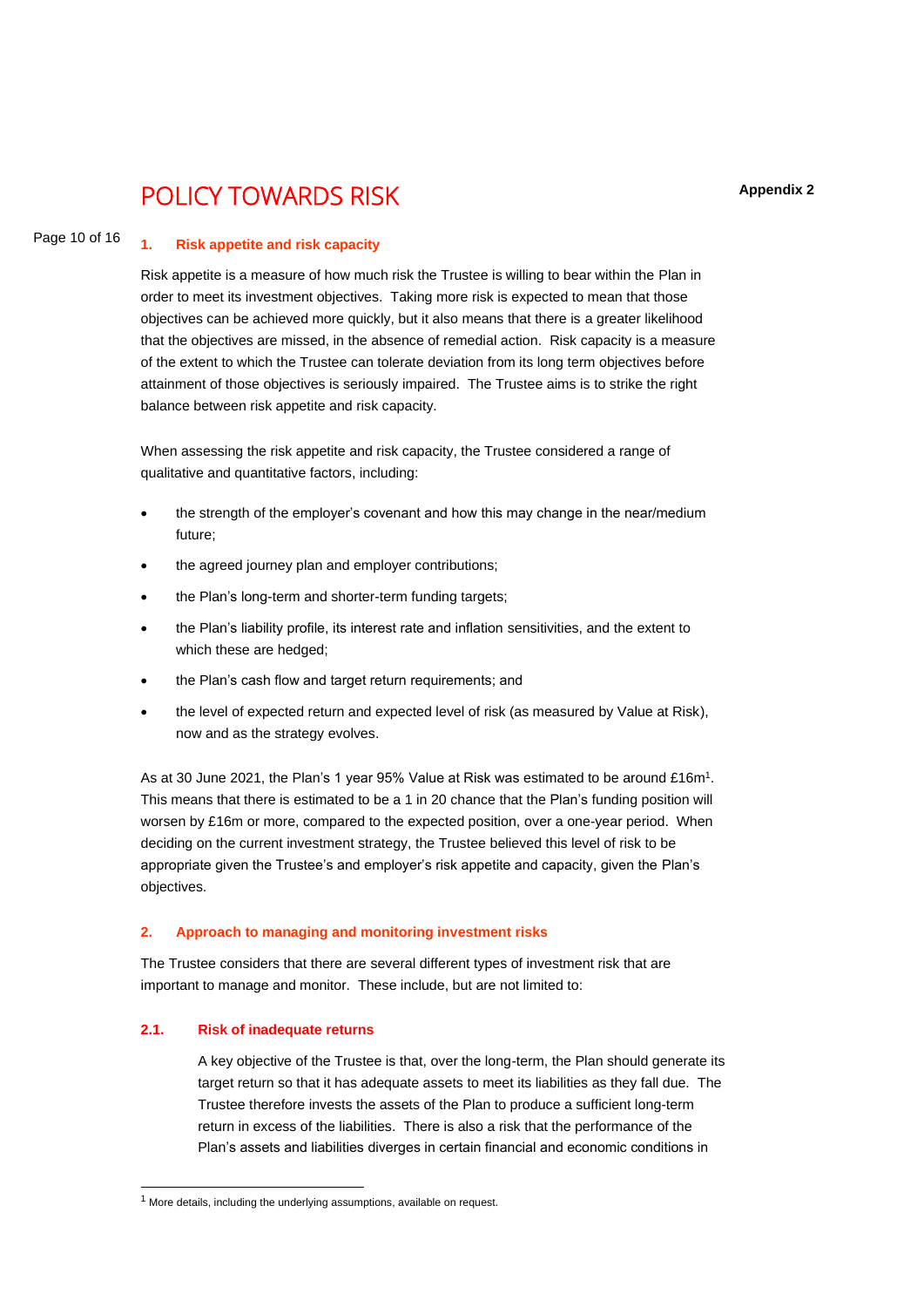the short term. This risk has been considered in setting the investment strategy and is monitored by the Trustee on a regular basis.

**Appendix 2 (cont)**

# Page 11 of 16

#### **2.2. Valuation risk**

Some of the Plan's assets (such as listed equities and corporate bonds) can be valued regularly based upon observable market prices. For other Plan assets (such as property and infrastructure), prices may only be estimated relatively infrequently using one or more of a range of approximate methods – eg mathematical models or recent sales prices achieved for equivalents.

At times of market stress, there is a risk for all assets that the valuations provided by investment managers do not reflect the actual sale proceeds which could be achieved if the assets were liquidated at short notice. However, this risk is particularly relevant for assets such as property and infrastructure.

The Trustee considers exposure to valuation risk in the context of the Plan's overall investment strategy and believes that the level of exposure to this risk is appropriate.

#### **2.3. Risk from lack of diversification**

This is the risk that failure of a particular investment, or the general poor performance of a given investment type, could materially adversely affect the Plan's assets. The Trustee believes that the Plan's assets are adequately diversified between different asset classes and within each asset class. This was a key consideration when determining the Plan's investment arrangements and is monitored by the Trustee on a regular basis.

#### **2.4. Investment manager risk**

This is the risk that an investment manager fails to meet its investment objectives. Prior to appointing an investment manager, the Trustee receives written advice from a suitably qualified individual and will typically undertake an investment manager selection exercise. The Trustee monitors the investment managers on a regular basis to ensure they remain appropriate for their selected mandates.

### **2.5. Counterparty risk**

This is the risk that one party to a contract (such as a derivative instrument) causes a financial loss to the other party by failing to discharge a contractual obligation. This risk applies in particular for those contracts that are traded directly between parties, rather than traded on a central exchange.

In particular, Insight makes use of derivative and gilt repo contracts within the LDI funds used by the Trustee to match efficiently a portion of the Plan's liabilities. Counterparty risk is managed within the funds through careful initial selection and ongoing monitoring of trading counterparties, counterparty diversification and a robust process of daily collateralisation of each contract, to ensure that counterparty risk is limited, as far as possible, to one day's market movements.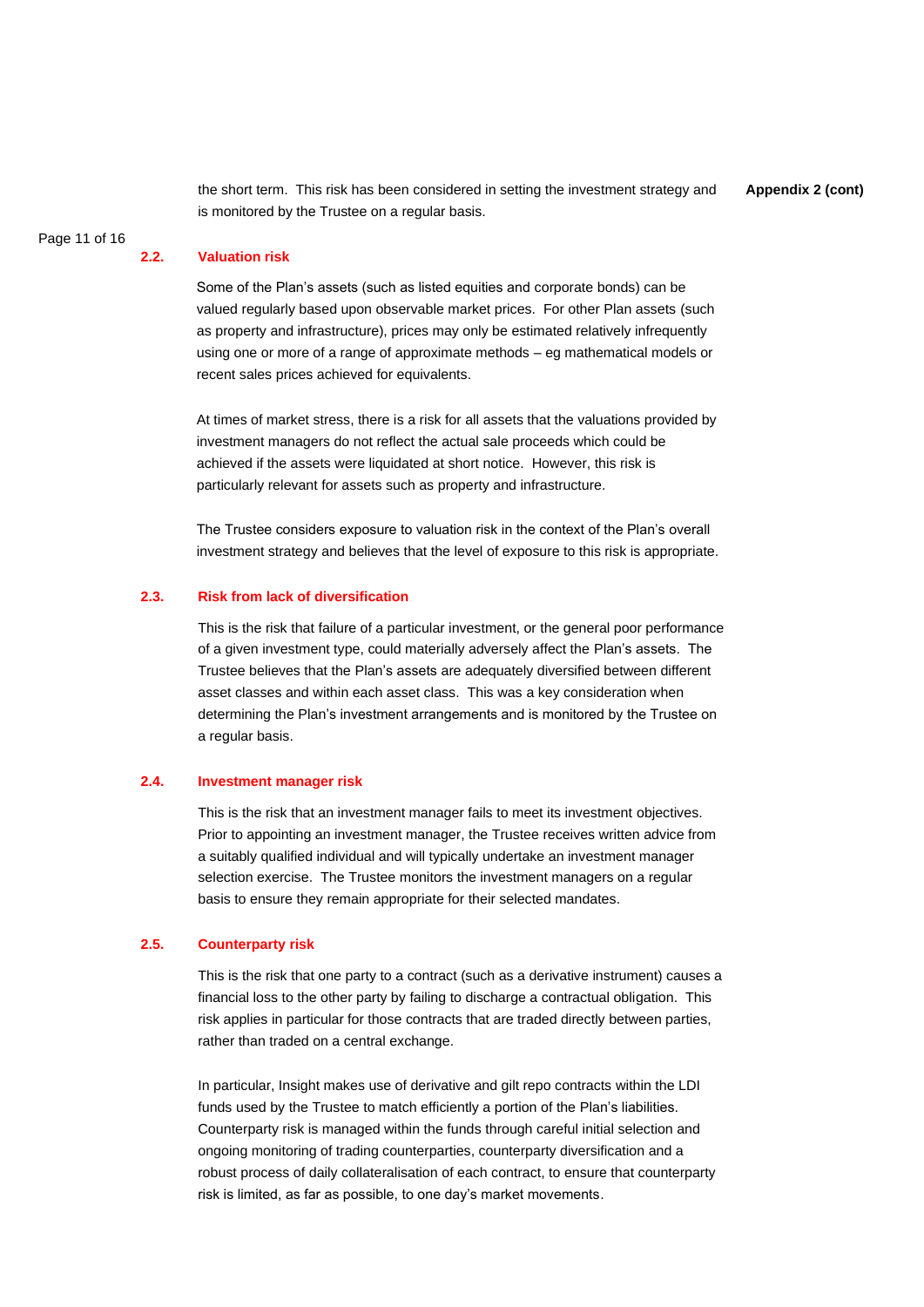#### **2.6. Illiquidity/marketability risk**

Page 12 of 16

This is the risk that the Plan is unable to realise assets to meet benefit cash flows as they fall due, or that the Plan will become a forced seller of assets in order to meet benefit payments. The Trustee is aware of the Plan's cash flow requirements and believes that this risk is managed by maintaining an appropriate degree of liquidity across the Plan's investments.

#### **2.7. Climate-related risks**

Climate change is a source of risk, which could be financially material over both the short and longer term. This risk relates to the transition to a low carbon economy, and the physical risks associated with climate change (eg extreme weather). We seek to appoint investment managers who will manage this risk appropriately, and from time to time review how this risk is being managed in practice.

#### **2.8. Other environmental, social and governance (ESG) risks**

ESG factors are sources of risk to the Plan's investments which could be financially material, over both the short and longer term. These include risks relating to unsustainable business practices and unsound corporate governance. The Trustee seeks to appoint investment managers who will manage these risks appropriately on their behalf and from time to time reviews how these risks are being managed in practice.

#### **2.9. Collateral adequacy risk**

The Plan is invested in leveraged Liability Driven Investment ("LDI") arrangements to provide protection ("hedging") against adverse changes in interest rates and inflation expectations. The LDI manager may from time to time call for additional cash to be paid to the LDI portfolio in order to support a given level of leverage. Collateral adequacy risk is the risk that the Trustee when requested to do so will not be able to post additional cash to the LDI portfolio within the required timeframe.

A potential consequence of this risk is that the Plan's interest rate and inflation hedging could be reduced and that the Plan's funding level could suffer subsequently as a result. In order to manage this risk, the Trustee ensures that the Plan has a sufficient allocation to cash and other highly liquid assets which can be readily realised, so that cash can be posted to the LDI manager at short notice.

### **2.10. Credit risk**

This is the risk that a borrower will cause a financial loss for the other party by failing to meet required payments for a contractual obligation

The Plan is subject to credit risk because it invests in bonds via pooled funds. The Trustee manages its exposure to credit risk by only investing in pooled funds that have a diversified exposure to different credit issuers.

#### **Appendix 2 (cont)**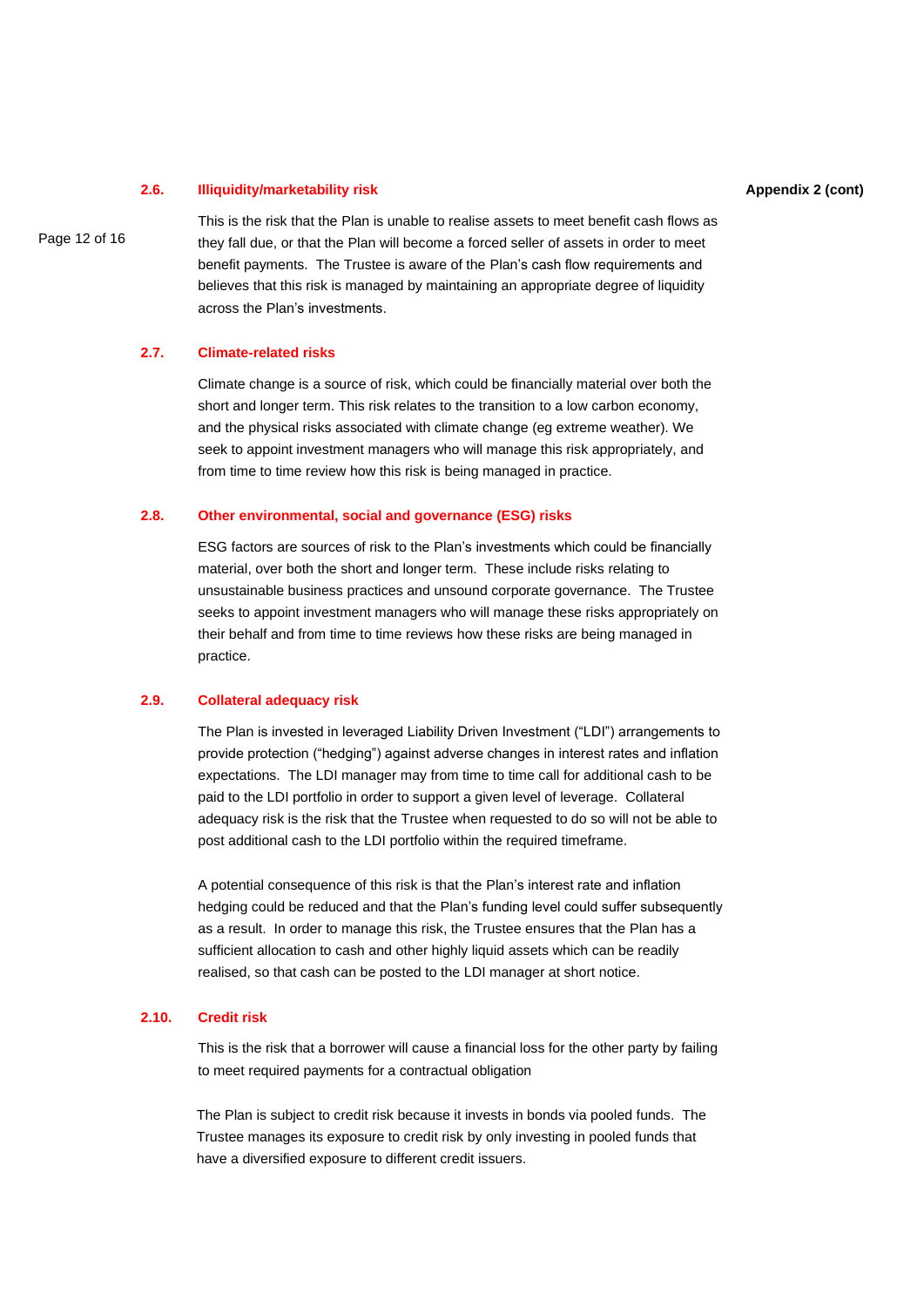#### **2.11. Equity risk**

Equity represents (part) ownership of a company. Equity risk is the risk that the value of this holding falls in value.

The Trustee believes that equity risk is a rewarded investment risk, over the long term.

The Trustee considers exposure to equity risk in the context of the Plan's overall investment strategy and believes that the level of exposure to this risk is appropriate.

# **2.12. Currency risk**

Whilst the majority of the currency exposure of the Plan's assets is to Sterling, the Plan is subject to currency risk because some of the Plan's investments are held in overseas markets. The Trustee considers the overseas currency exposure in the context of the overall investment strategy, and believes that the currency exposure that exists diversifies the strategy and is appropriate.

## **2.13. Interest rate and inflation risk**

The Plan's assets are subject to interest rate and inflation risk because some of the Plan's assets are held in bonds, swaps, options, swaptions and/or futures, via pooled funds. However, the interest rate and inflation exposure of the Plan's assets hedge part of the corresponding risks associated with the Plan's liabilities.

The net effect of the Trustee's approach to interest and inflation risk will be to reduce the volatility of the funding level, and so the Trustee believes that it is appropriate to manage exposures to these risks in this manner and to review them on a regular basis.

# **2.14. Other non-investment risks**

The Trustee recognises that there are other, non-investment, risks faced by the Plan, and takes these into consideration as far as practical in setting the Plan's investment arrangements as part of its assessment of the other aspects of the Plan's Integrated Risk Management framework.

Examples include:

- longevity risk (the risk that members live, on average, longer than expected); and
- sponsor covenant risk (the risk that, for whatever reason, the sponsoring employer is unable to support the Plan as anticipated).

Together, the investment and non-investment risks give rise generally to funding risk. This is the risk that the Plan's funding position falls below what is considered an appropriate level. The Trustee regularly reviews progress towards the Plan's funding target, both in the longerterm as well as against short-term milestones, comparing the actual versus the expected funding level.

#### **Appendix 2 (cont)**

Page 13 of 16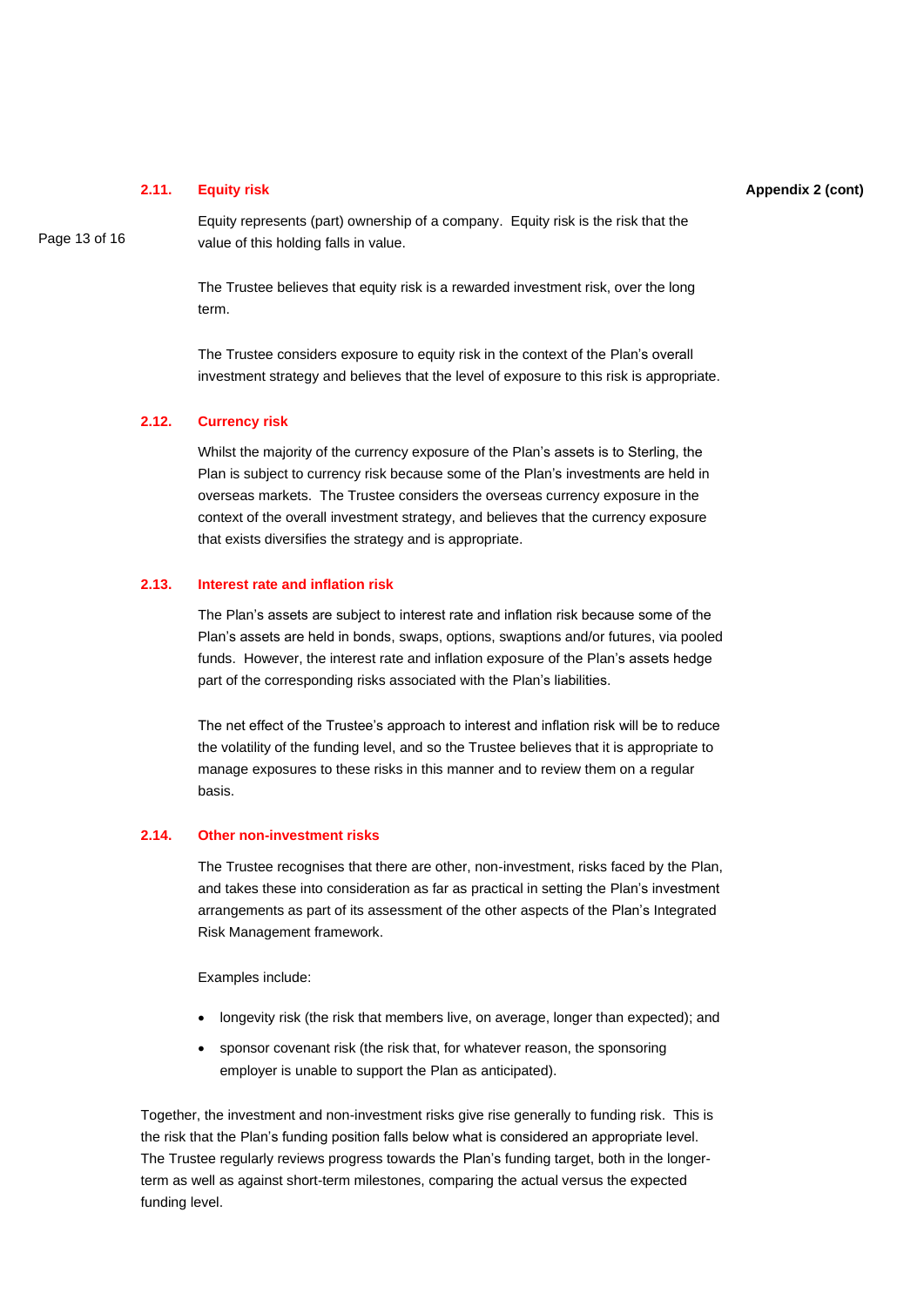**Appendix 2 (cont)** Page 14 of 16 By understanding, considering and monitoring the key risks that contribute to funding risk, the Trustee believes that it has appropriately addressed and are positioned to manage this general risk.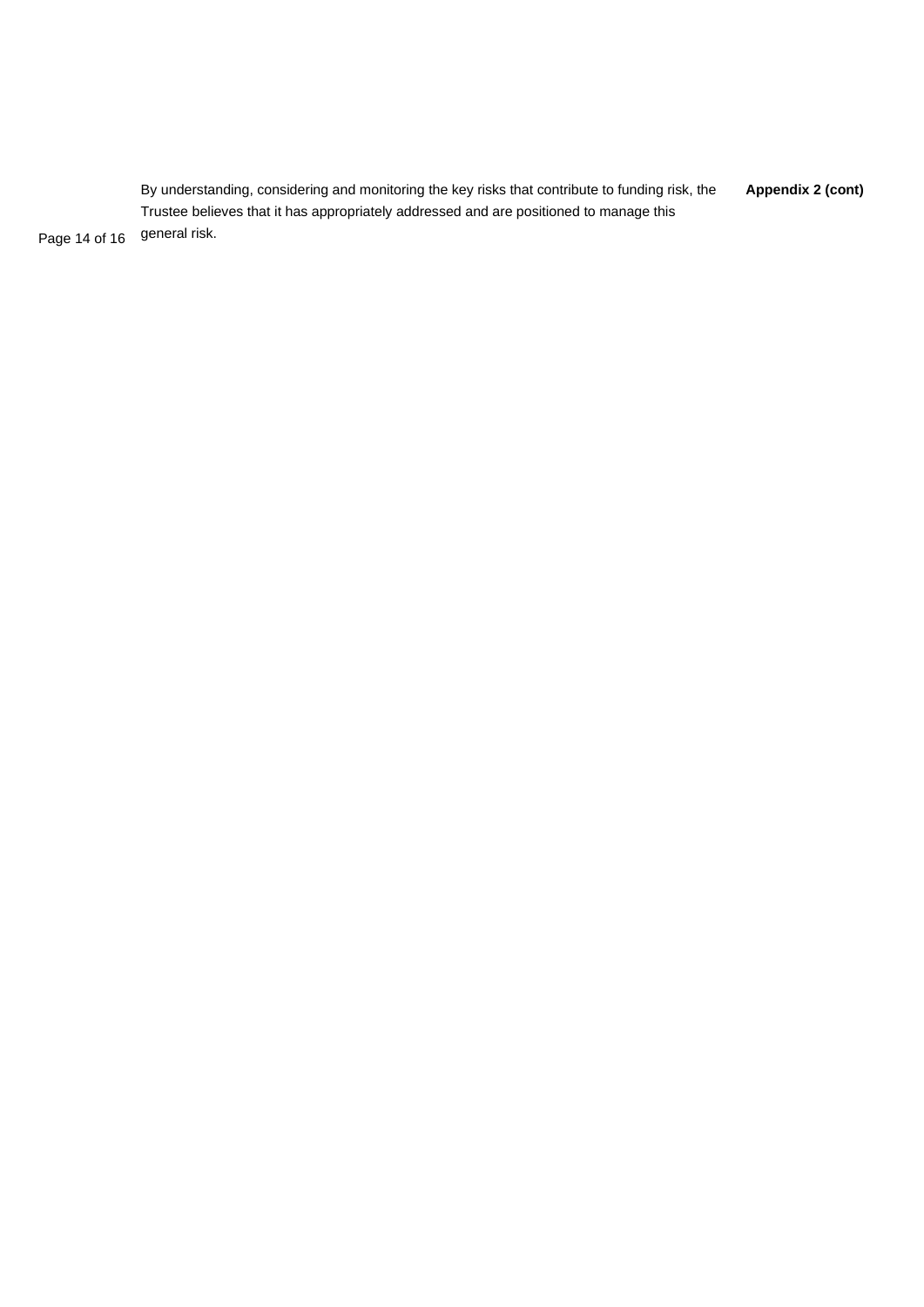# INVESTMENT MANAGER ARRANGEMENTS

**Appendix 3**

#### Page 15 of 16 **1. Legal & General - Global Equities**

The Plan invests in a range of pooled passive equity funds with Legal & General. The relevant funds and their respective benchmarks are as follows:

| <b>Region</b>                  | <b>Benchmark index</b>                     |
|--------------------------------|--------------------------------------------|
| UK equities                    | FTSE All Share Index                       |
| North American equities        | <b>FTSE North America Index</b>            |
| European (ex UK) equities      | FTSE Developed Europe Ex-UK Index          |
| Japanese equities              | FTSE Japan Index                           |
| Asia Pacific (ex Jap) equities | FTSE Developed Asia Pacific Ex-Japan Index |
| Emerging markets equities      | <b>FTSE Emerging Index</b>                 |

For the North American, European, Japanese and Asia Pacific (ex Japanese) equities, the Plan invests in both currency hedged (to Sterling) and unhedged shareclasses, split broadly equally between the two.

The objective for each fund is to track the prescribed benchmark returns respectively (before the deduction of fees). The funds are priced weekly. The funds are open ended and are unlisted.

#### **2. Aegon – Property**

The Plan invests in Property through a pooled fund called the Mobius Life Aegon Active Beta Property Fund. The objective of the Fund is to track the MSCI/AREF All Balanced Property Funds Index return after all fees. The fund is priced monthly. The fund is open ended and is unlisted.

#### **3. JP Morgan - Infrastructure**

The Plan invests in Infrastructure through a pooled fund called the Infrastructure Investments Fund advised by JP Morgan Investment Management. The Fund's objective is to target an internal rate of return of 8-12% pa (net of annual management fees but gross of performance fees). The fund is priced quarterly. The fund is open ended and is unlisted.

#### **4. Pyrford – Diversified Growth**

The Plan invests in Diversified Growth through a pooled fund called the Pyrford Global Total Return (Sterling) Fund. The fund's strategy seeks to provide clients with a stable stream of real total returns with low absolute volatility and significant downside protection. Whilst the fund has no benchmark, it targets outperforming the UK Retail Price Index by 5% pa, before the deduction of fees, over 5 year rolling periods. The fund is priced daily. The fund is open ended and is unlisted.